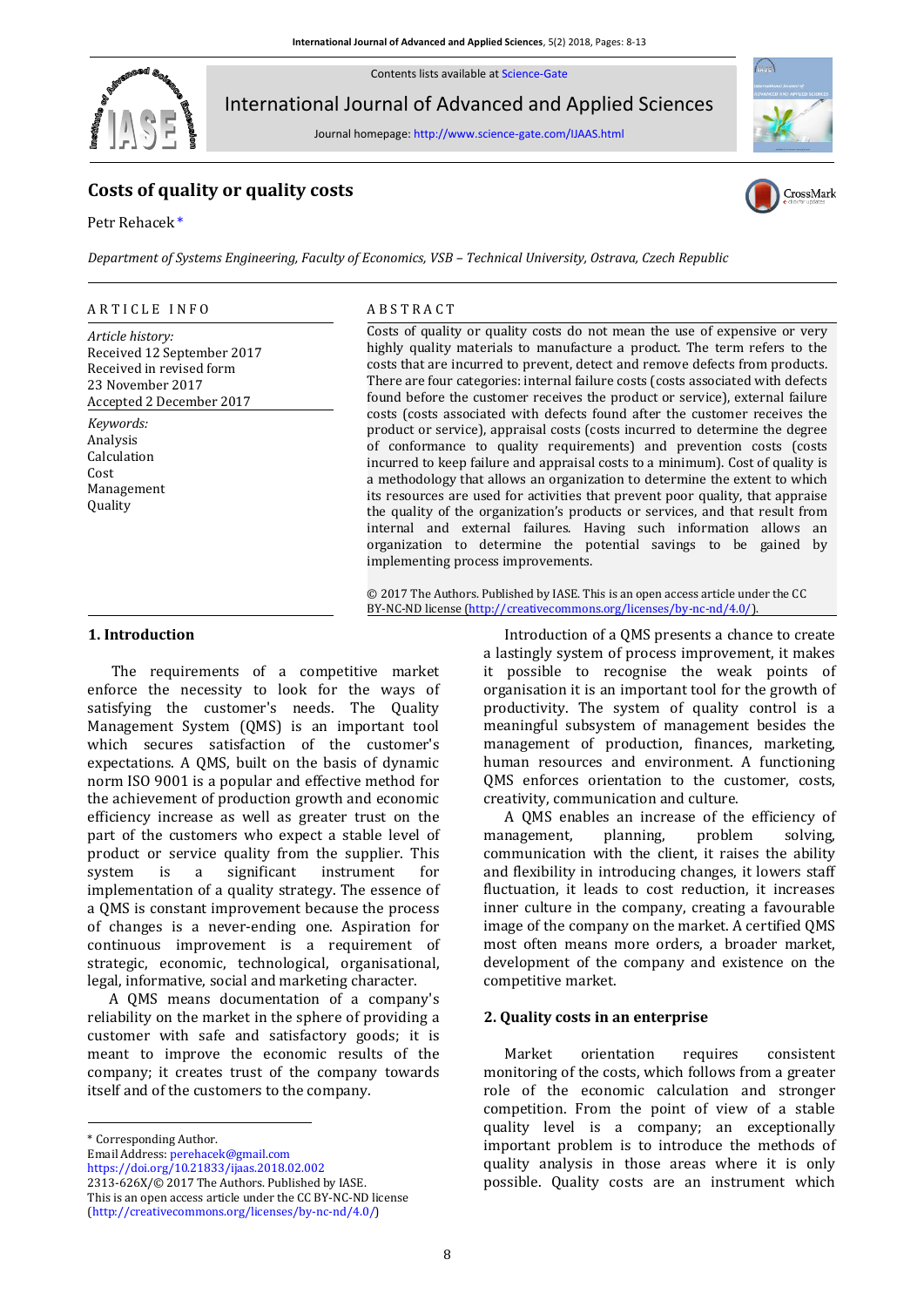creates a plane for understanding between all the levels of management in the company.

Information concerning quality costs should influence the imagination and decisions of the managers and workers.

A high importance of quality costs was emphasised in 1981 by British Standard Institutions, which awarded the quality costs the status of norms BS 6143 - Guide to the Determination and Use of Quality Related Cost, which was the base for the construction of a System of Quality Costs (SQC).

This standard provides guidance on the modelling and determination of costs associated within any business process in a manner consistent with the pursuit of continuous improvement and the concept of total quality management.

The process cost model sets out a method for applying quality costing to any process or service. It recognizes the importance of process measurement and process ownership. The categories of quality costs have been rationalized to the cost of conformance and the cost of non-conformance. This serves to simplify classification. The method depends on the use of process modelling and this standard gives guidelines on useful techniques.

A systematic classification of quality costs was worked out by the Committee of Quality Costs by the American Society for Quality Costs, which distinguished four categories of costs:

## **2.1. Prevention costs**

Prevention costs are incurred to prevent or avoid quality problems. These costs are associated with the design, implementation, and maintenance of the quality management system. They are planned and incurred before actual operation, and they could include:

- product or service requirements—establishment of specifications for incoming materials, processes, finished products, and services,
- quality planning—creation of plans for quality, reliability, operations, production, and inspection,
- quality assurance—creation and maintenance of the quality system,
- training—development, preparation, and maintenance of programs.

## **2.2. Appraisal costs**

Appraisal costs are associated with measuring and monitoring activities related to quality. These costs are associated with the suppliers' and customers' evaluation of purchased materials, processes, products, and services to ensure that they conform to specifications. They could include:

- verification—checking of incoming material, process setup, and products against agreed specifications,
- quality audits—confirmation that the quality system is functioning correctly,

• supplier rating—assessment and approval of suppliers of products and services.

## **2.3. Internal failure costs**

Internal failure costs are incurred to remedy defects discovered before the product or service is delivered to the customer. These costs occur when the results of work fail to reach design quality standards and are detected before they are transferred to the customer. They could include:

- waste—performance of unnecessary work or holding of stock as a result of errors, poor organization, or communication,
- scrap—defective product or material that cannot be repaired, used, or sold,
- rework or rectification—correction of defective material or errors,
- failure analysis—activity required to establish the causes of internal product or service failure.

## **2.4. External failure costs**

External failure costs are incurred to remedy defects discovered by customers. These costs occur when products or services that fail to reach design quality standards are not detected until after transfer to the customer. They could include:

- repairs and servicing—of both returned products and those in the field,
- warranty claims—failed products that are replaced or services that are re-performed under a guarantee,
- complaints—all work and costs associated with handling and servicing customers' complaints,
- returns—handling and investigation of rejected or recalled products, including transport costs.

Quality costs perform the following functions in an enterprise:

- they have a significant importance for the quality policy and for particular problems associated with quality,
- they constitute an important instrument of management,
- they affect profit formation,
- $\bullet$  they reflect the goal of a quality control system,
- they provide information concerning the degree of realisation of a quality control system in an enterprise,
- they constitute a significant instrument for the improvement of quality and management effectiveness,
- introducing them into the frameworks of a company's strategies constitutes the basis for increased effectiveness and efficiency,
- they are an important tool to assess quality activities and to determine the optimum level of quality of a given commodity or service,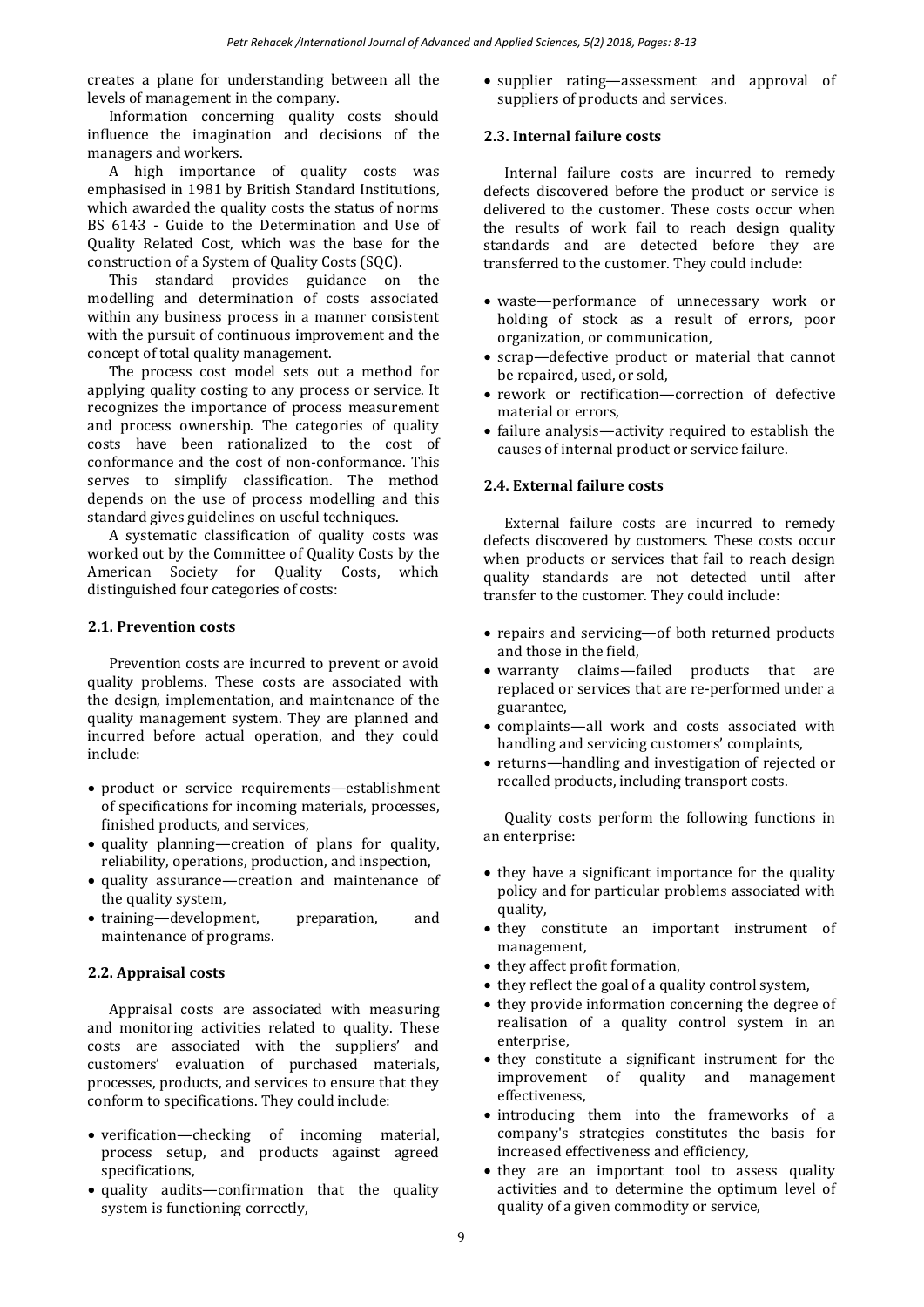• they point at the weak points in processes and goods in accordance with cost priorities.

## **3. A calculation and analysis of quality costs**

A calculation and analysis of quality costs is an important instrument for the assessment of the effectiveness of a QMS in an enterprise. Quality competition is of any sense only when it is possible to determine quality costs, if only approximately. It was already Galileo, who said: "You can state that you know something on a definite subject if what you are speaking about can be measured or expressed in numbers; if you are not able to measure it or express it by means of numbers you must state that your knowledge of the problem is of poor quality and unsatisfactory."

The purpose of cost calculation is to determine the tasks which should result in a reduction of production costs with the same or increased level of quality. This calculation should be performed with the involvement of experts on quality and accountancy, where far-reaching understanding and co-operation should be shown.

A lot of companies lack the consciousness of the amount of quality costs in the whole organisation and in the sections of individual products. Quality costs are a difficult element to determine because it is a conventional notion. Full estimation of real quality costs is hard to perform.

Quality costs are supposed to point at the undertakings which aim at improving the quality and it's planning, they provide data for quality reports meant for the managers. The system of cost documentation should be subordinated to the aims of quality management. The purpose of quality costs documentation is to:

- identify the situation in the sphere of costs,
- $\bullet$  provide actual, complete and reliable information about the costs,
- $\bullet$  keep up and stimulate progress in the sphere of a program for quality improvement,
- bring advantages from the realisation of a program for quality improvement.

To speak about quality one must use the language of management, since quality is one of the important parameters of management. Costs are an economic parameter of quality, and cost analysis can be a means to search for the ways to improve financial indexes; it makes it easier to make decisions about the ways and methods of lowering their level.

Calculating the quality costs is pointless if they are not treated as an instrument of measuring the effectiveness of activity and development. Crosby emphasises that understanding that quality costs are not much to do with the functioning of a quality department, is basic in changing the way of thinking about quality costs [\(Crosby, 1979\)](#page-5-0).

The principles of calculation and analysis of costs in a company will become a reality when the attention of the managing staff is focused on identification and measurement of costs, which enables to control the course of the process of quality improvement in a company.

A calculation of quality costs constitutes a part of the system of managing the company, i.e. the management in the field of quality based on the establishment of quality costs; the latter's analysis, determination of their source and planning their liquidation. This calculation is an attempt to view in proper sections all the costs associated with production quality, to conduct an analysis of those costs and to undertake activities for the improvement of quality and minimisation of production costs. Introduction of a cost calculation can be successful only when it is actively supported by the managing staff. Quality costs must provide information which is of principal importance for the quality policy and for particular problems related to quality. Managers of a company should make use of this information for the assessment of their own decisions because it is only then that work outlays on registration of quality costs can be justified. Introduction of a calculation of quality costs contributes to greater costs of preventing defectiveness and of assessment. It also causes reduction of losses on rejections and it lowers the number of the latter. A decrease of quality costs and production costs following the introduction of a calculation of quality costs results in increased levels of quality, greater production and its worth, and higher profits.

The proportion of quality costs in a number of enterprises constitutes from 5 to 25% of the yearly turnover. [Crosby \(1979\)](#page-5-0) distinguished adjustment costs which are borne for adjusting the product to the requirements and which constitute 3 - 5% of the value of production. On the other hand, costs of the products lack of adjustment to the requirements are related to rejections and they constitute about 20% of the sales in production companies and 35% of operational costs in services. Dispersion of costs in a company is followed by:

- lack of information about their real amount,
- no possibility of a comparison,
- no basis and possibilities of making decisions.

Separation from total costs those items which are related to the assurance of a quality level required by the customers constitutes the base for the formation of principles of keeping a calculation of quality costs. A calculation of quality costs makes it possible to:

- work out the policy of lowering the production costs with the same or increased quality level of products,
- to increase self-control of the system of quality assurance,
- to modernise realisation of a quality improvement program,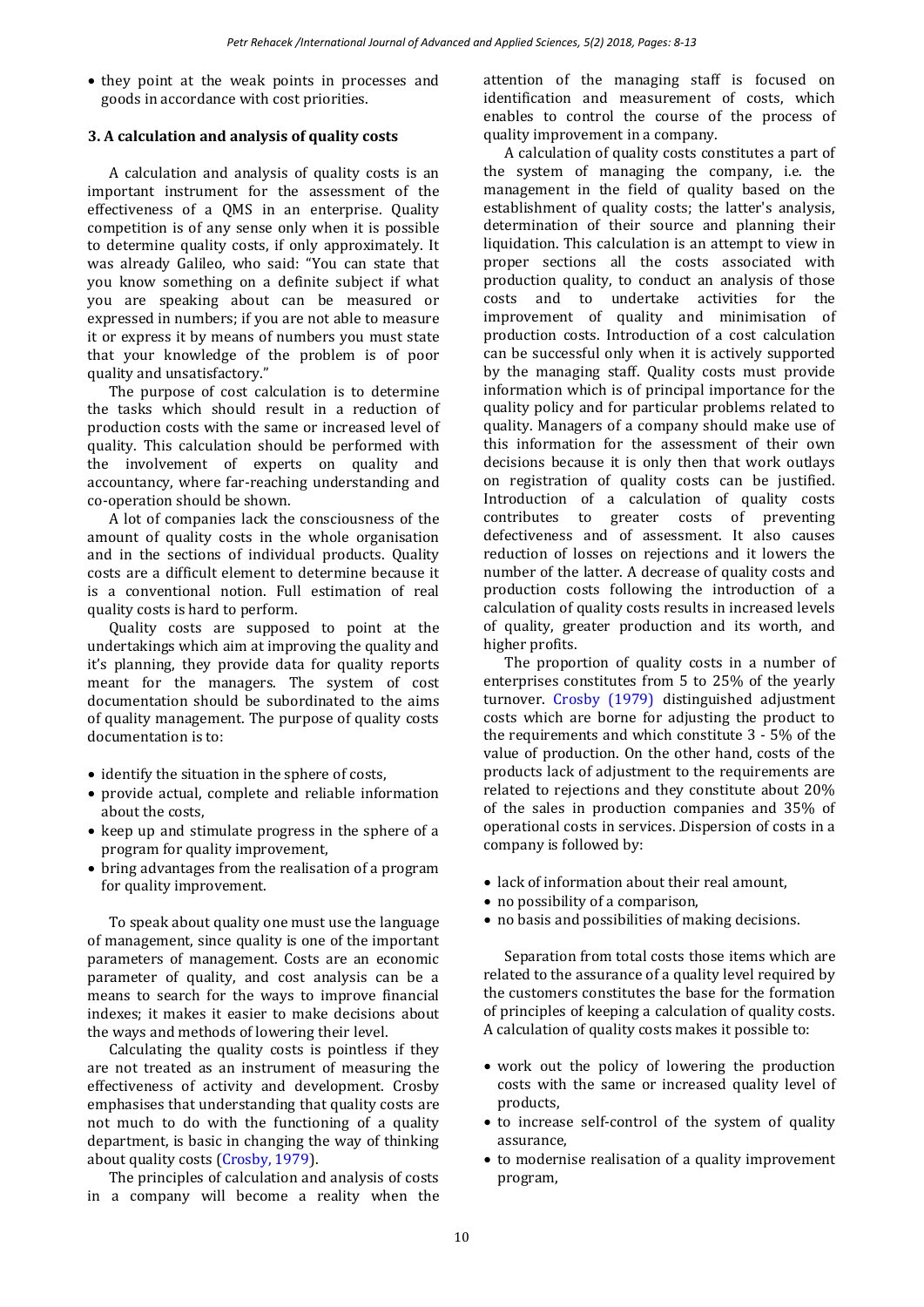to control realisation of aims and tasks in the sphere of quality costs.

A calculation of quality costs constitutes a subsystem of an analysis of quality costs, activities for the improvement of quality and optimisation of the costs of improper quality. Information about the quality costs, in accordance with the norms ISO 9000 series should be regularly passes on to the managers, and the costs of quality should be submitted to constant supervision of the managers with the aim of [\(Dale and Plunkett, 1999\)](#page-5-0):

- assessing the adequacy and effectiveness of the quality control system,
- determining additional areas which require attention,
- establishing the aims related to quality and costs.

A very important problem in the calculation of quality costs is to determine the places where those costs appear in such a way that they should not be recorded according to the places where they are found but according to the places where they come into being. The number of places of documentation of quality costs is related to the size of an enterprise, its organisational structure, the degree of relation with the suppliers and customers, the latter 's requirements as well as demands which result from the introduced system of managing and assuring the quality.

The effectiveness of a QMS in an enterprise depends first of all on whether quality costs are introduced into the frameworks of the company's strategies and whether they will be supported by proper resources [\(Rehacek, 2017\)](#page-5-0).

The possibility and necessity of introducing a calculation of quality costs is confirmed by practice and the effects achieved this way include:

- a multi-fold increase of reliability and a decrease of defectiveness,
- a significant decrease of post-production sphere costs,
- frequent reduction of employment.
- a possibility to reduce the costs in a noninvestment way through technological and organisational undertakings,
- possibilities to make decisions on the basis of cost documentation but this requires systematic perfection of all the areas of the company, including the services of quality, quality control or quality assurance,
- achievement of visible effects in the company is possible only with a far-reaching integration of the activities of technical and economic sectors.

A calculation of quality costs brings about improvements in the sphere of management, organisation of work or technologies but also in affecting the workers' mentality in the area of quality understood in a complex way.

The analysis of quality costs and the reflection of its results in organisational undertakings which aim at quality improvement must be constantly advanced.

Besides, an important aim of documentation and analysis of quality costs in a company is:

- cost controlling, i.e. planning, regulating and controlling the level of quality costs in order to optimise the activities which assure quality in the process of the formation of products - finding the basis to carry out comparisons in order to see how one company's quality costs are comparable with another company's from the same branch,
- creation of an information base for the calculation and planning of quality costs.

More important tasks of the system of costs include the following:

- help in establishing the quality policy,
- possibility of better monitoring of the quality of products from the point of view of the formation of quality costs beginning with research work and ending with the use of a product by the customer,
- pointing at the weak quality points in the product and in the process according to cost priorities,
- determining undertakings which are aimed at lowering the costs and at improving the quality,
- possibility of planning quality taking into consideration the costs,
- possibility of better recognition of the economic importance of quality requirements,
- providing the data to quality reports meant for the managers,
- optimum planning of quality control in respect of the costs,
- finding the quality costs which were overestimated and which occur as a result of improper quality criteria which are not demanded by the market.

A system of quality costs will fulfil its tasks if:

- cost registration is organised and realised in accordance with economic principles,
- quality costs calculated by the company's accountancy are up-to-date and clear,
- causes of the appearance of quality costs are given for their analysis,
- reports about quality costs present the growth of costs in time, which makes it possible to follow the effectiveness of undertakings supposed to assure quality.

The subject of a calculation of quality costs is:

- registration of fragmentary quality costs,
- interpretation of the achieved information and making comparisons in time,
- providing the information to all those interested,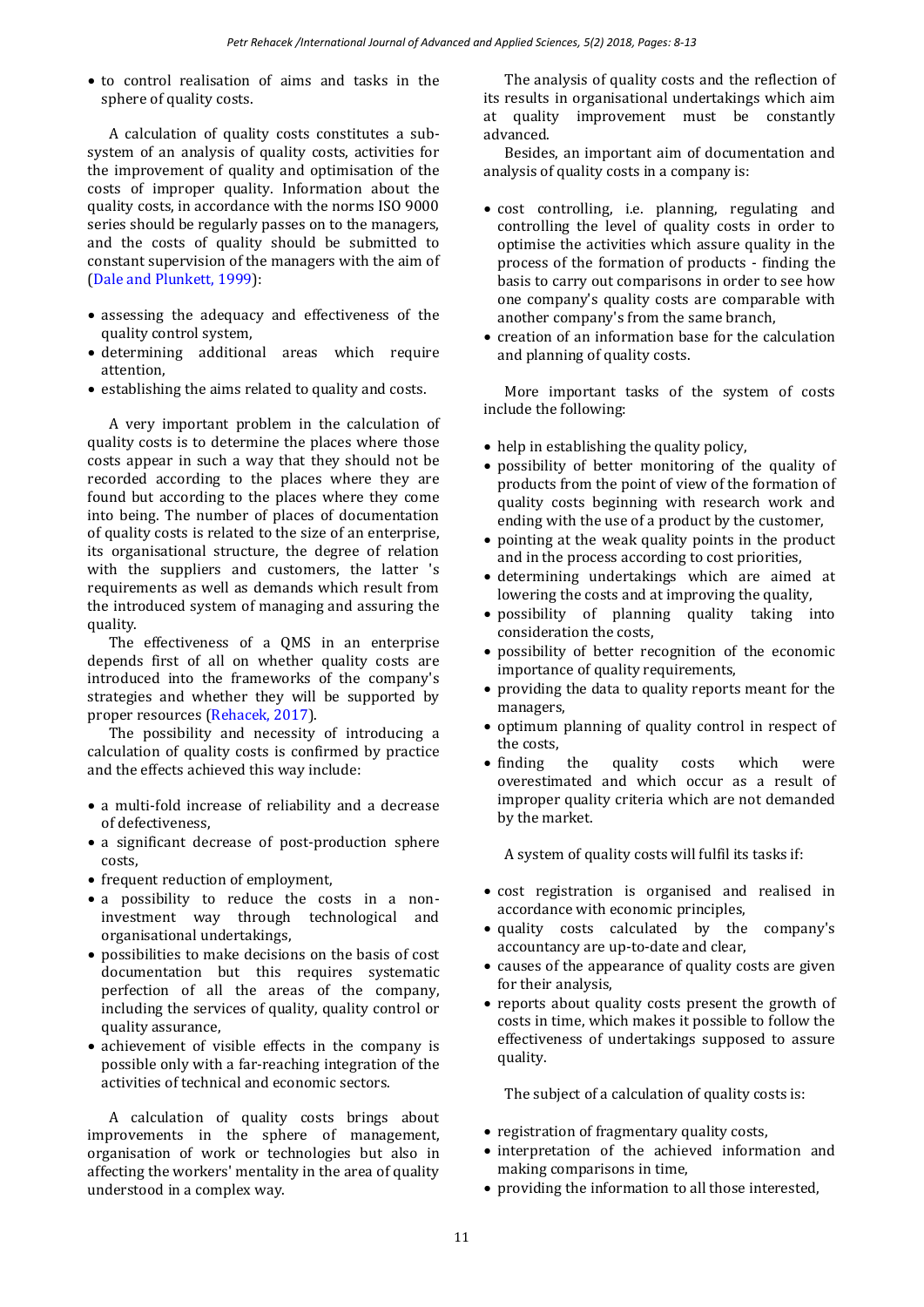- establishment of the degree of realisation of the goal of a quality assurance system,
- preparation of suggestions for possible verification of the assumed program of quality improvement for the managing board.

The quality costs analyses are one of the most important elements of the system of quality control. This is not only a test but also a verifier of the efficiency of the system as a whole and the correctness of the company's management.

An improper structure of quality costs makes it possible to minimise the total quality costs. One of the features of such a structure is a high proportion of bad quality costs borne because of outer and inner defectiveness and a low proportion of prevention costs.

It is estimated that those enterprises which introduced the analysis and calculation of quality costs in a full scope and achieved a drop by 50% were forced to double their expenditures on prevention.

Introduction of the analysis of quality costs and including it into the system of management has the aim of:

- creating possibilities of raising the effectiveness of a system of quality control and increasing the customers ' trust,
- measuring the costs and publishing the results, which are continuous information processes and which are constituted the basis for undertaking proper activities by the managers.

Preparing the analysis of quality costs one should consider not only the producer's costs but the customer's costs as well and take into account the logic of thinking of our customer.

The purpose of the quality costs analysis is to determine the following:

- position of costs which can be reduced or liquidated,
- kind of undertakings which should serve realisation of the tasks,
- interests of the producer and the consumer,
- effect of increased expenditures on prevention on the formation of the losses caused by rejections,
- formation of the level of costs in the structure of particular groups and positions of costs,
- effect of quality costs on the financial result.

The analysis of costs should be conducted together with the analysis of advantages and risk. Then, it enables to determine the anticipated economic effects.

From practical experiences of the companies which introduce the calculation of quality costs and make their analysis it follows that the following effects can be achieved:

• reduction of total costs.

- increased profits,
- greater trust of the clients.
- providing the managers with significant numerical data for decision making,
- undertaking rationalisation and prevention, o showing to the managers of all levels and the workers the financial effects of their activities,
- reliable estimation of the effectiveness of the quality control system from the point of view of their economic effects,
- forming the basis for the programs of costs reduction and constant improvement.

## **4. Conclusion**

The effectiveness of a QMS is to a great degree related to whether quality costs are introduced into the frameworks of the company's strategies and supported by proper resources. While assessing the quality one should remember that it should consider economic, social and consumer aspects. The economic aspect is related to the costs borne for quality, effects of a lack of quality and the achieved effects.

This assessment concerns the effectiveness and efficiency of a QMS. In this area one can measure the costs in the sphere of designing and assessment as well as to measure the inner and outer shortages. The measurement and analysis of those costs and determination of their tendencies should provide the managing board with the data about decisions of strategic character.

An estimation of the effectiveness of quality control is performed from the point of view of realisation of goals contained in the quality policy as well as by means of a quality costs analysis. The latter should provide the ways of estimating the effectiveness and create the basis for the inner programs of quality improvement. Presentation of the elements of costs meant for realisation of quality goals makes it possible to guarantee the means necessary for those goals. Increased profitability is an important goal of the calculation of quality costs in a company.

The decisions included in the norms ISO 9000 series state that the main aim of recording the costs related to quality is to enable the assessment of the effectiveness of a QMS and formation of a base for inner programs of quality improvement. The analysis concerning the costs and the advantages has crucial importance both for the enterprise and the customer.

The economic estimation of quality has to be linked with an estimation provided by the customer, because it is him who determines the company's development or only vegetation. A customer who is satisfied will say about it to a few people, a dissatisfied one will inform some more, and about 90% of the dissatisfied customers will never come back to the firm. Therefore, the customer's assessment of quality should constitute the fundamental measurement and indicator of the